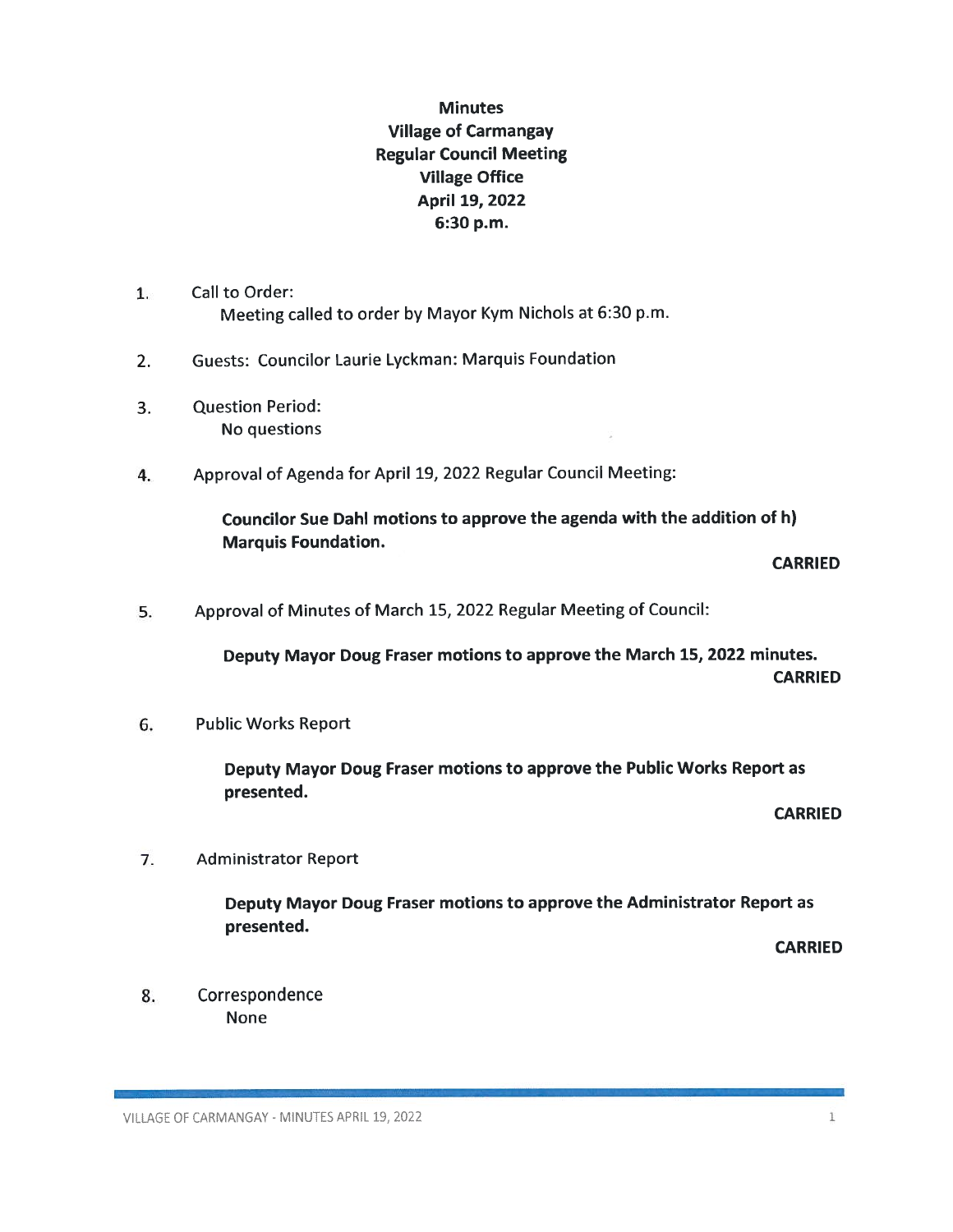## 9. Financial Reports

Deputy Mayor Doug Fraser motions to approve the Financial Reports as presented

CARRIED

**CARRIED** 

- 10. New Business
	- a) Oldman Watershed Council donation request

Deputy Mayor Doug Fraser motions to support the Oldman Watershed Council with a donation of \$200 (two hundred dollars).

- b) Utility Rate Review
- c) Bylaw 819 Utility Bylaw  $1<sup>st</sup>$  reading Delayed to next meeting
- d) 2022 Final Operational Budget

For discussion only

Councilor Sue DahI motions to pass the 2022 Final Operational Budget and 3 year plan.

CARRIED

- e) Budget Public Presentation For discussion only
- 1) Capital Projects Review For discussion only
- g) CalIto Action

Deputy Mayor Doug Fraser motions to write a letter of support to the National Police Federation.

CARRIED

h) Marquis Foundation

Deputy Mayor Doug Fraser motions to write a letter to the Marquis Foundation in support of the new facility but state concerns the Village Council has with regards to building a new facility in Vulcan.

**CARRIED**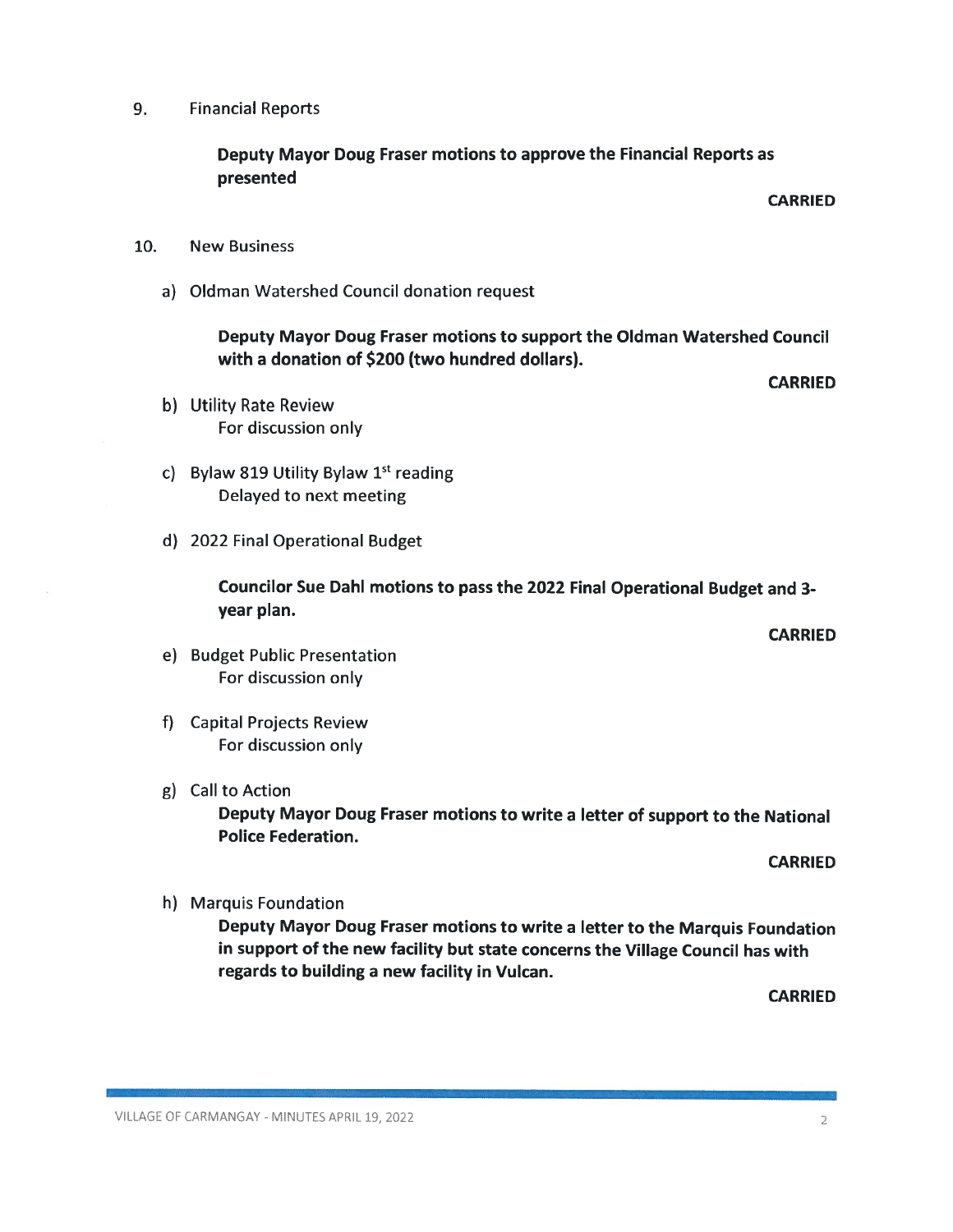- 13. Reports
- a) ORRSC No information to report
- b) Marquis Foundation No information to report
- c) Vulcan District Solid Waste No information to report
- d) FCSS No information to report
- e) SouthGrow:

We had several guest speakers and a couple of panels.

On Alberta Health Services, if any village or town has <sup>a</sup> problem with ambulance service, they are compiling stories to improve our service.

We had <sup>a</sup> guest speaker named Dr. Ames, talking on how to attract and retain doctors in rural areas which does not directly affect us.

We had a panel on labor trends in what we need to do to attract labor and people to our village and one of the items was having affordable housing to attract someone to move to our village to work from here. Lethbridge college is working with municipalities

To hire and teach students jobs as there are grants available, to sell our community and region.

We had a panel on how to come back from a disaster. Various ways on communities supporting there own village by shopping local.

Working with our businesses on community revitalization and establishing a emergency management plan. Making a list of contacts on who to contact for various emergency services, where can a generator by obtained, where would drinking water be gotten from. <sup>A</sup> list that is always in our village office and gone over with every new council and how to set up an incident command center.

We also had a panel talk on climate energy program, of which we have already talked about at our meetings.

- f) Twin Valley Regional Water Services Commission No information to report
- g) Mayors and Reeves of Southern Alberta No information to report